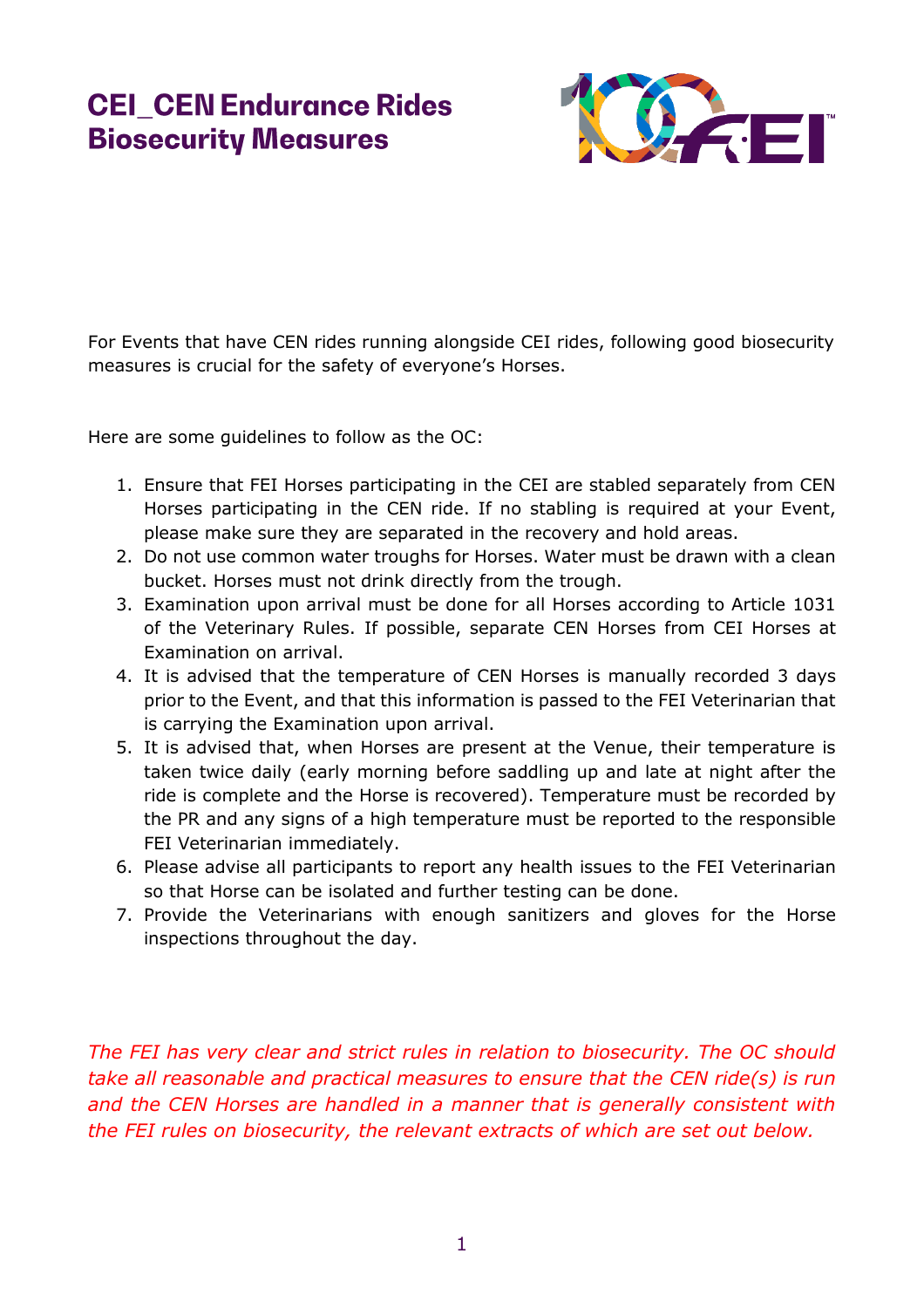

### **Article 1017: Prevention of Disease Transmission**

- 1. OCs are responsible for ensuring that all biosecurity requirements, as set forth in these VRs, are strictly followed at all times.
- 2. Horse transporters and stables should be cleaned and disinfected before they are used and between different Horses.
- 3. The use of common water troughs is not permitted, individual water and feed buckets should be used. An exception is granted for Endurance Events where use of a common water trough is accepted where the water is drawn with a clean bucket. Horses must not drink from the trough.
- 4. Disinfection mats and foot baths must be made available at the entry and exit points of the stables in the case of a suspicion or an actual infectious disease outbreak.
- 5. Hand washing facilities and alcohol hand gels must be widely available to all persons handling Horses.

### **Article 1018: Contingency Planning**

- 1. All Events require a contingency plan of how stable blocks may be isolated, should a disease risk become apparent. The OC must work with the VSM to ensure that all required equipment is provided.
- 2. The Event's biosecurity contingency plan must include the methods of separating groups of Horses from the stables area should any Horse show clinical signs of infectious disease. A plan for the management of in-contact
- 3. Horses which enables them to continue competing is required.
- 4. OCs must maintain a record of where Horses have been stabled during the Event.
- 5. OCs must record contact details and determine communication methods for all PRs and veterinarians present at the Event.

#### **Article 1029: Biosecurity at FEI Events**

- 1. The VD/VC must ensure the Examination on Arrival is carried out according to Article 1031.
- 2. While Horses are present on the Event venue, their rectal temperature must be taken at least twice daily and recorded by the PR using FEI HorseApp. Any change in the health status of the Horse should be immediately reported to the VD.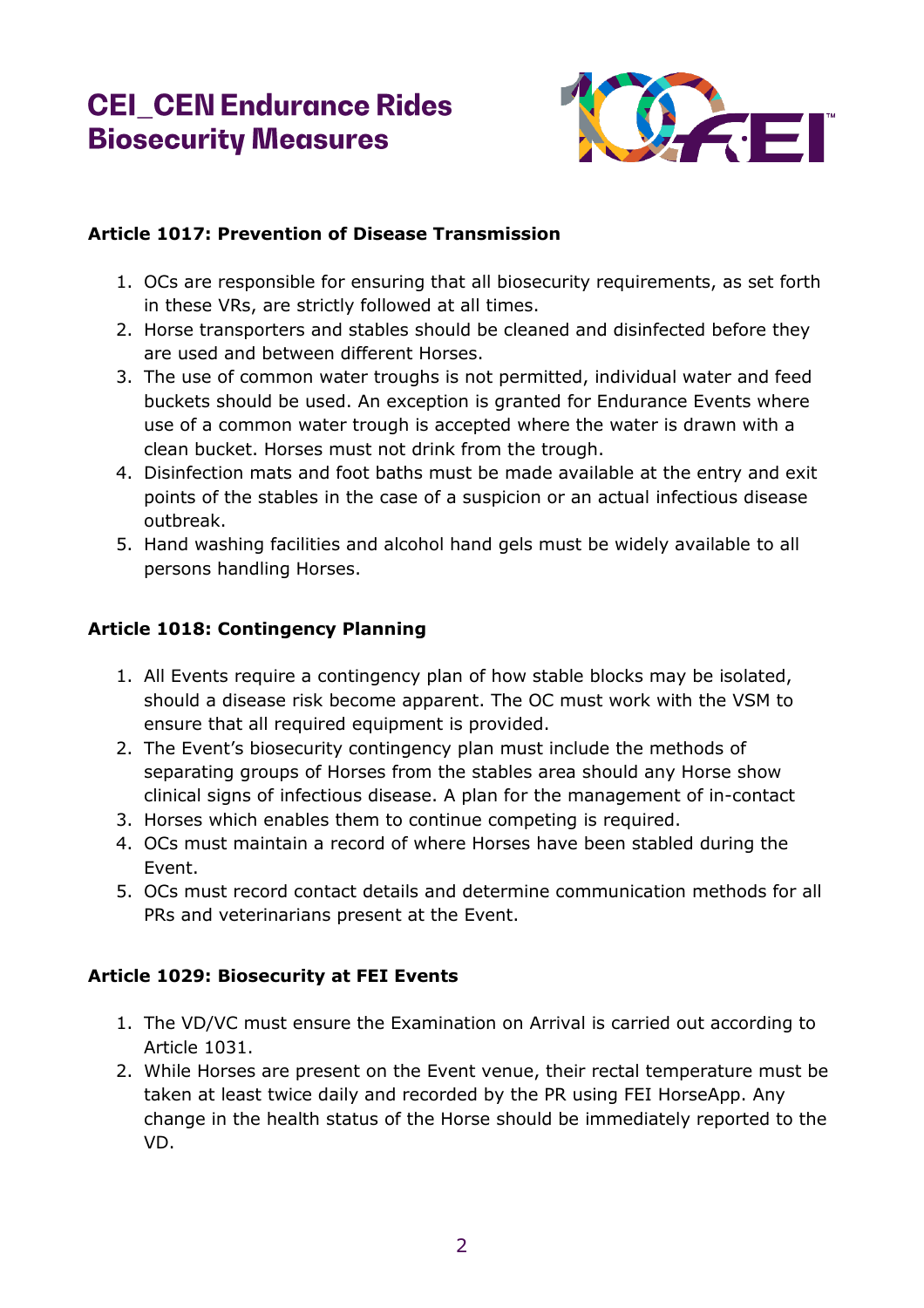

- 3. OCs must provide Isolation Stables as described in Article 1008 and a contingency plan according to Article 1018 should an infectious disease outbreak occur.
- 4. Horses must be stabled in the isolation stables if they show any clinical signs of infectious disease, or have been in contact with other Horses that show clinical signs of infectious disease. These Horses must be refused permission to enter the Event stables and stabled in isolation stables pending recovery, or until alternative arrangements have been made.
- 5. Horse(s) developing clinical signs of infectious disease must be immediately managed according to Article 1078.
- 6. Horses recently recovered from an illness, or suspected of illness during an Event, must be reported to the VC/VD. On the written recommendation of the VC/VD and in accordance with the GRs and VRs, the GJ will decide whether the Horse may compete or continue to compete at the Event.
- 7. The VC/VD must ensure that any Horse at an FEI Event with a rectal temperature >38.5°C or showing neurological signs is tested for EHV-1. Samples must be taken using nasopharyngeal swabs and analysed at a laboratory listed by the FEI unless otherwise agreed by the FEI Veterinary Department. The samples must be tested by PCR analysis. The cost of the sampling material, sample transport and analysis for the index case is borne by the FEI Veterinary Department.
- 8. Horses that show clinical signs of neurological Equine Herpes Virus, or have been in contact with such Horses, will not be allowed access to FEI Events by the VD/VC and GJ. Any affected or in-contact Horse may not be entered in future FEI Events until they have fulfilled health requirements as determined by the FEI Veterinary Department.
- 9. The FEI Veterinary Department reserves the right to carry out testing for Equine Herpes Virus-1 at FEI Events.
- 10.The FEI Secretary General, in accordance with the provisions of the FEI General Regulations, shall have the authority to cancel an Event, including an Event that is in progress with immediate effect, in certain circumstances as described in the FEI General Regulations, Article 109.13.1.
- 11.No equine reproductive activity may take place at FEI Events.

#### **Article 1031: Examination on Arrival**

1. Examination on Arrival must be carried out at all FEI Events and take place in a designated Examination on Arrival Area as described by Article 1010.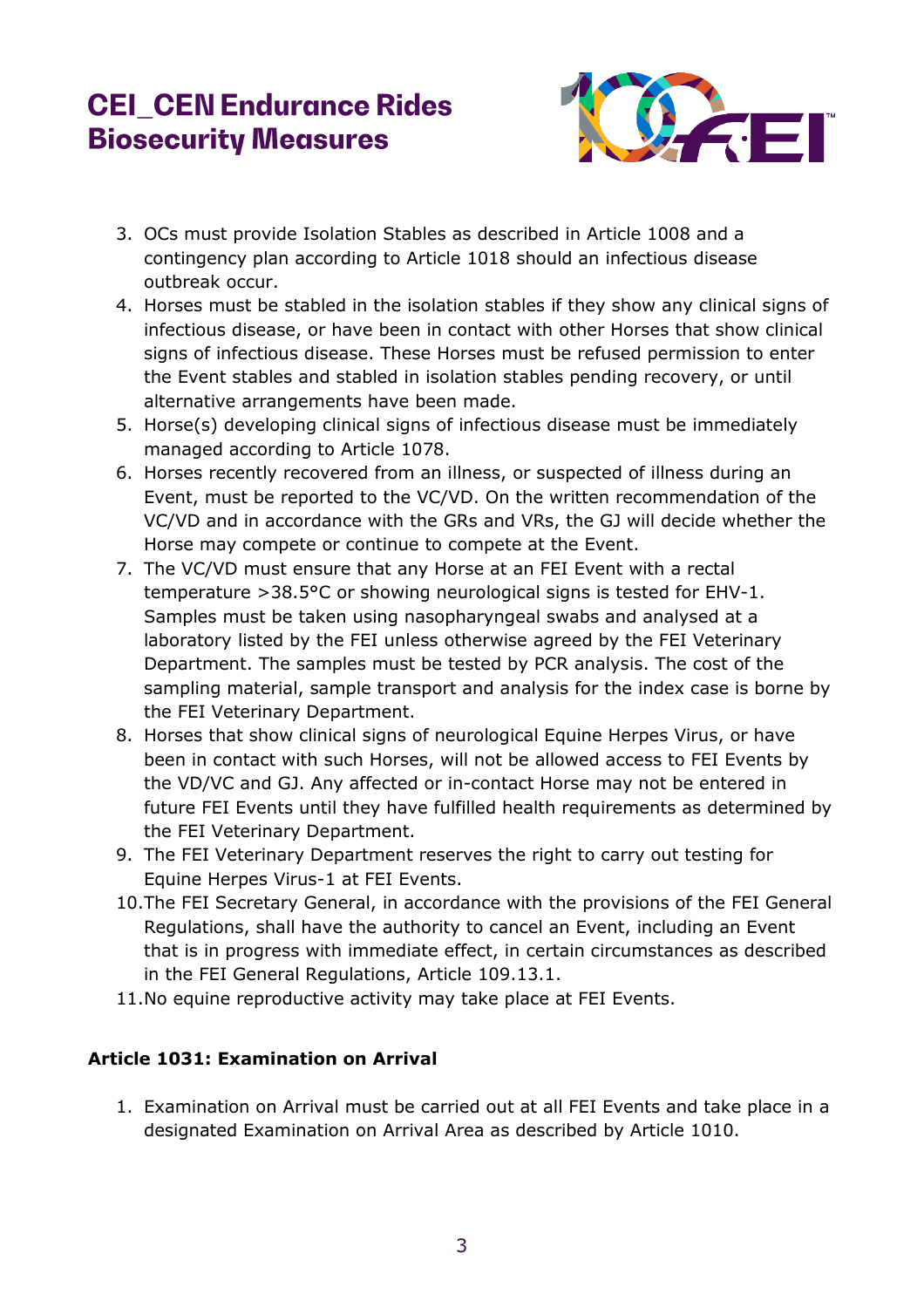

- 2. The FVD/PVC/VD or PTV/EVT appointed by the FVD/VD, must examine all Horses arriving at the Event venue and collect their Passports, before they are allowed to enter the stables.
- 3. During the Examination on Arrival, the veterinarian must:
- 4.
- a) verify the identity of each Horse from its Passport, using the diagram, description and, when present, the microchip number;
- b) check that the Horse has been vaccinated against equine influenza in accordance with Article 1003;
- c) verify whether all details relating to the Horses' identification, vaccination record and other health requirements are correctly recorded in the Passport;
- d) ensure an FEI Equine Health Self-Certification form has been completed in the FEI HorseApp for each Horse entering the FEI Stables Area and that the Horse's rectal temperature has been recorded in the FEI HorseApp twice daily for 3 days prior to the Horse's arrival at the Event;
- e) ensure that the Horses do not have any clinical signs of infectious disease. The Horse's rectal temperature must be taken and recorded in the FEI HorseApp. The veterinarian may include a clinical examination to assess the heart, respiratory rate, and the checking of any other clinical parameters;
- f) palpate the limbs and/or body only when there is a concern of a suspected injury or illness sustained during travel; and g) register the Horse's arrival at the Event using the FEI HorseApp.
- 5. An examination for lameness, such as a trot-up, is not part of this examination however an exception is granted for CCI short format competitions and CEIs as follows:
	- a) For Endurance Events (CEIs), the Examination on Arrival may be coupled with the First (Pre-Ride) Inspection, but (for biosecurity reasons) Horses may not enter the stables at the Event before the Examination on Arrival is completed.
- 6. Following any Veterinary Examination any Horse considered not fit to compete must be reported to the GJ before the first Horse Inspection. The VC/ VD must discuss the case with the GJ and the GJ, if necessary, can eliminate the Horse before the first Horse Inspection.
- 7. Horses that are not vaccinated against Equine Influenza according to Article 1003 or whose vaccination status cannot be confirmed (e.g. failure to produce a